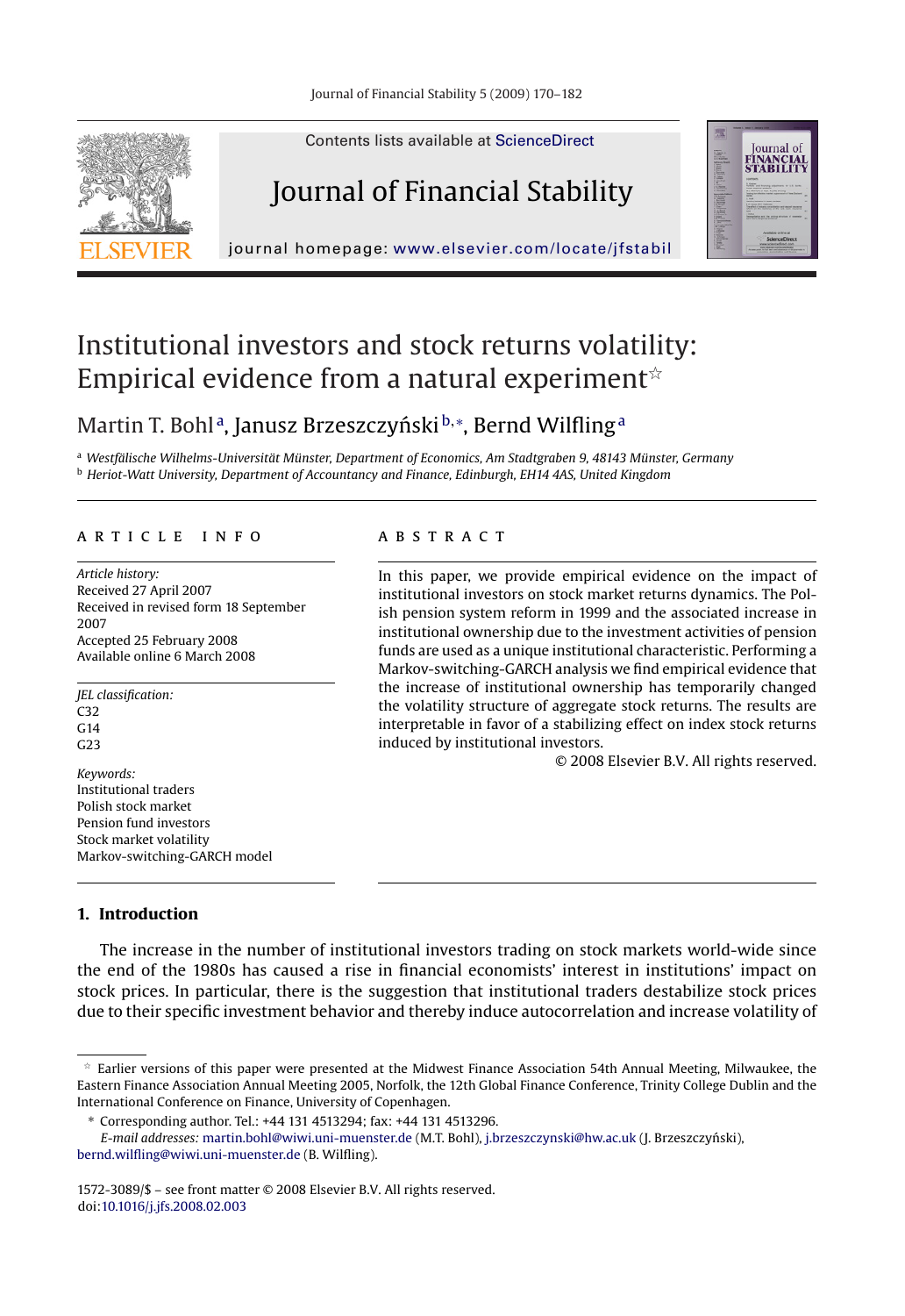stock returns. Among others, herding and positive feedback trading are the two main arguments put forward for the destabilizing impact on stock prices induced by institutional investors. Consequently, empirical investigations have focused on the question of whether institutional traders exhibit these types of investment behavior.<sup>1</sup>

However, evidence in favor of herding and positive feedback trading does not necessarily imply that institutional traders destabilize stock prices. If institutions herd and all react to the same fundamental information in a timely manner, then institutional investors speed up the adjustment of stock prices to new information and thereby make the stock market more efficient. Moreover, institutional investors may stabilize stock prices, if they jointly counter irrational behavior in individual investors' sentiment. If institutional investors are better informed than individual investors, institutions will likely herd to undervalued stocks and away from overvalued stocks. Such herding can move stock prices towards rather than away from fundamental values. Similarly, positive feedback trading is stabilizing, if institutional traders underreact to news [\(Lakonishok et al., 1992\).](#page--1-0)

Consistent with the above arguments, [Cohen et al. \(2002\)](#page--1-0) find a stabilizing impact of institutions on US stock prices. Institutions respond to positive cash-flow news by buying stocks from individual investors, thus exploiting the less than one-for-one response of stock prices to cash-flow news. Moreover, in case of a price increase in the absence of any cash-flow news institutions sell stocks to individuals. The findings by Cohen et al. indicate that institutional investors push stock prices to fundamental values and, hence, stabilize rather than destabilize stock prices. [Barber and Odean \(in press\)](#page--1-0) find for the US that individual investors display attention-based buying behavior on days of abnormally high trading volume, on days of extremely negative and positive 1-day returns and when stocks are in the news. In contrast, institutional investors do not exhibit attention-based buying. While the behavior of individual investors may contribute to stock returns autocorrelation and volatility, institutions may induce a stabilizing effect on stock price dynamics. Supporting evidence also comes from the literature on the trading behavior and the impact of foreign, predominantly institutional, investors. [Choe et al.](#page--1-0) [\(1999\)](#page--1-0) and [Karolyi \(2002\)](#page--1-0) analyze data during crisis periods from Korea and Japan, respectively. Both investigations conclude that although foreign investors appear to follow positive feedback trading strategies their trading behavior does not destabilize the markets.

We can conclude from the short discussion above that empirical findings on institutional investors' herding and positive feedback trading behavior are not necessarily evidence in favor of a destabilizing effect on stock prices. Hence, these results provide only indirect empirical evidence on the destabilizing effects of institutional investors' trading behavior on stock prices. To our best knowledge no empirical evidence is available about the direct effect of institutional traders' destabilizing impact on stock prices. The existing literature on institutional trading behavior is predominantly forced to rely on quarterly ownership data to compute changes in institutional holdings and in turn draws conclusions about the behavior of institutional investors.<sup>2</sup> In contrast, under the condition that the entrance date of a large number of institutional investors in the stock market is known, a Markov-switching-GARCH model may provide direct empirical evidence of whether institutions change significantly the volatility structure of stock index returns. In a time series framework we are able to investigate empirically the consequences of a structural break in institutional ownership on stock returns volatility behavior.

The short history of the Polish stock market provides a unique institutional feature which allows us to contribute to the literature on the institutional investors' impact on stock prices. The special characteristic arises from the pension system reform in Poland. In 1999 privately managed pension funds were established and allowed to invest on the capital market. We focus on the volatility behavior of stock returns prior to and after the first transfer of money to the pension funds on 19 May 1999. The appearance of large institutional traders and the resulting increase in institutional ownership allows us to investigate the impact on stock returns volatility in the environment of a natural experiment.

<sup>1</sup> Evidence on institutions' trading behavior can be found in, for example, [Lakonishok et al. \(1992\),](#page--1-0) [Grinblatt et al. \(1995\),](#page--1-0) [Sias and Starks \(1997\),](#page--1-0) [Nofsinger and Sias \(1999\),](#page--1-0) [Wermers \(1999\),](#page--1-0) [Badrinath and Wahal \(2002\),](#page--1-0) [Griffin et al. \(2003\),](#page--1-0) [Sias and](#page--1-0) [Whidbee \(2006\)](#page--1-0) and [Yan and Zhang \(in press\).](#page--1-0)

 $2$  [Sias et al. \(2006\)](#page--1-0) provide a solution to the problem that high-frequency institutional ownership data are not available. The estimates of higher frequency covariances between changes in institutional ownership and stock returns rely on the use of higher frequency stock returns data and the exploitation of covariance linearity.